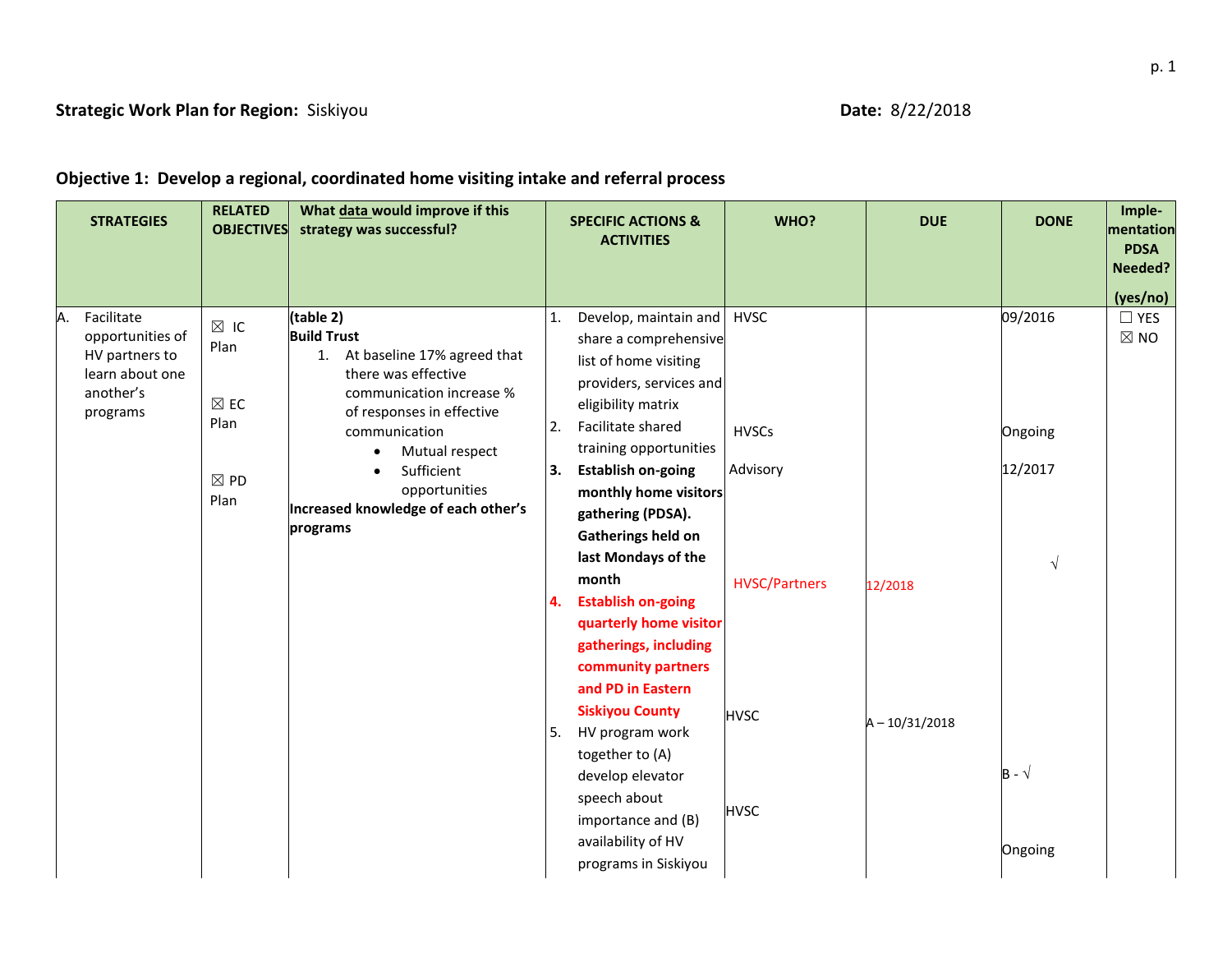|    | <b>STRATEGIES</b>                                                                                                                 | <b>RELATED</b><br><b>OBJECTIVES</b>                           | What data would improve if this<br>strategy was successful?                                                                                                                                                                                                                                                                                 | <b>SPECIFIC ACTIONS &amp;</b><br><b>ACTIVITIES</b>                                                                                                                                                                                                                                                                                                                                                                                                                                                                                                                              | WHO?                                                           | <b>DUE</b>                 | <b>DONE</b>                           | Imple-<br>mentation<br><b>PDSA</b><br>Needed?<br>(yes/no) |
|----|-----------------------------------------------------------------------------------------------------------------------------------|---------------------------------------------------------------|---------------------------------------------------------------------------------------------------------------------------------------------------------------------------------------------------------------------------------------------------------------------------------------------------------------------------------------------|---------------------------------------------------------------------------------------------------------------------------------------------------------------------------------------------------------------------------------------------------------------------------------------------------------------------------------------------------------------------------------------------------------------------------------------------------------------------------------------------------------------------------------------------------------------------------------|----------------------------------------------------------------|----------------------------|---------------------------------------|-----------------------------------------------------------|
|    |                                                                                                                                   |                                                               |                                                                                                                                                                                                                                                                                                                                             | County.<br>Host HV resource table<br>6.<br>during<br>community/county<br>training opportunities.                                                                                                                                                                                                                                                                                                                                                                                                                                                                                |                                                                |                            |                                       |                                                           |
| B. | Learn about<br>and<br>evaluate<br>existing<br>protocols<br>that support<br>an intake<br>and<br>coordinated<br>referral<br>process | $\boxtimes$ IC<br>Plan<br>$\Box$ EC Plan<br>$\square$ PD Plan | (table 6)<br>1. At base line 60% reported that<br>we have sought out information<br>from similar initiatives from<br>other communities<br>At baseline 14% indicated that<br>2.<br>the shared referral form is used.<br>Increase survey results<br>3. At baseline 0% reported that we<br>take time to reflect on<br>collaborative structures | Learn about<br>1.<br>coordinated<br>intake/referral<br>systems in Oregon at<br>Ford event.<br>Work Group reviews<br>2.<br>models/ protocols for<br>pros and cons<br>3.<br><b>Advisory Team</b><br>explore existing local<br>systems that enable<br>or block coordination<br>Establish a<br>4.<br>committee in Eastern<br><b>Siskiyou &amp; Modoc</b><br><b>Counties to review</b><br>current coordinated<br>intake/referral<br>process<br><b>Explore existing local</b><br>5.<br>systems that enable<br>or block coordination<br>in Eastern Siskiyou &<br><b>Modoc Counties</b> | Advisory<br>Advisory<br>Advisory<br><b>HVSC</b><br><b>HVSC</b> | 9/2017<br>1/2019<br>1/2019 | $\sqrt{ }$<br>$\sqrt{ }$<br>$\sqrt{}$ | $\Box$ YES<br>$\boxtimes$ NO                              |
| C. | Develop<br>protocols for<br>referring                                                                                             | $\boxtimes$ IC<br>Plan                                        | Protocol developed<br>1.<br>Table 4 and 5 collaborative<br>2.<br>report increased knowledge                                                                                                                                                                                                                                                 | Assure that all home<br>1.<br>visiting organizations<br>are included in the                                                                                                                                                                                                                                                                                                                                                                                                                                                                                                     | Advisory                                                       | 4/2017                     | $\sqrt{ }$                            | $\boxtimes$ YES<br>$\square$ NO                           |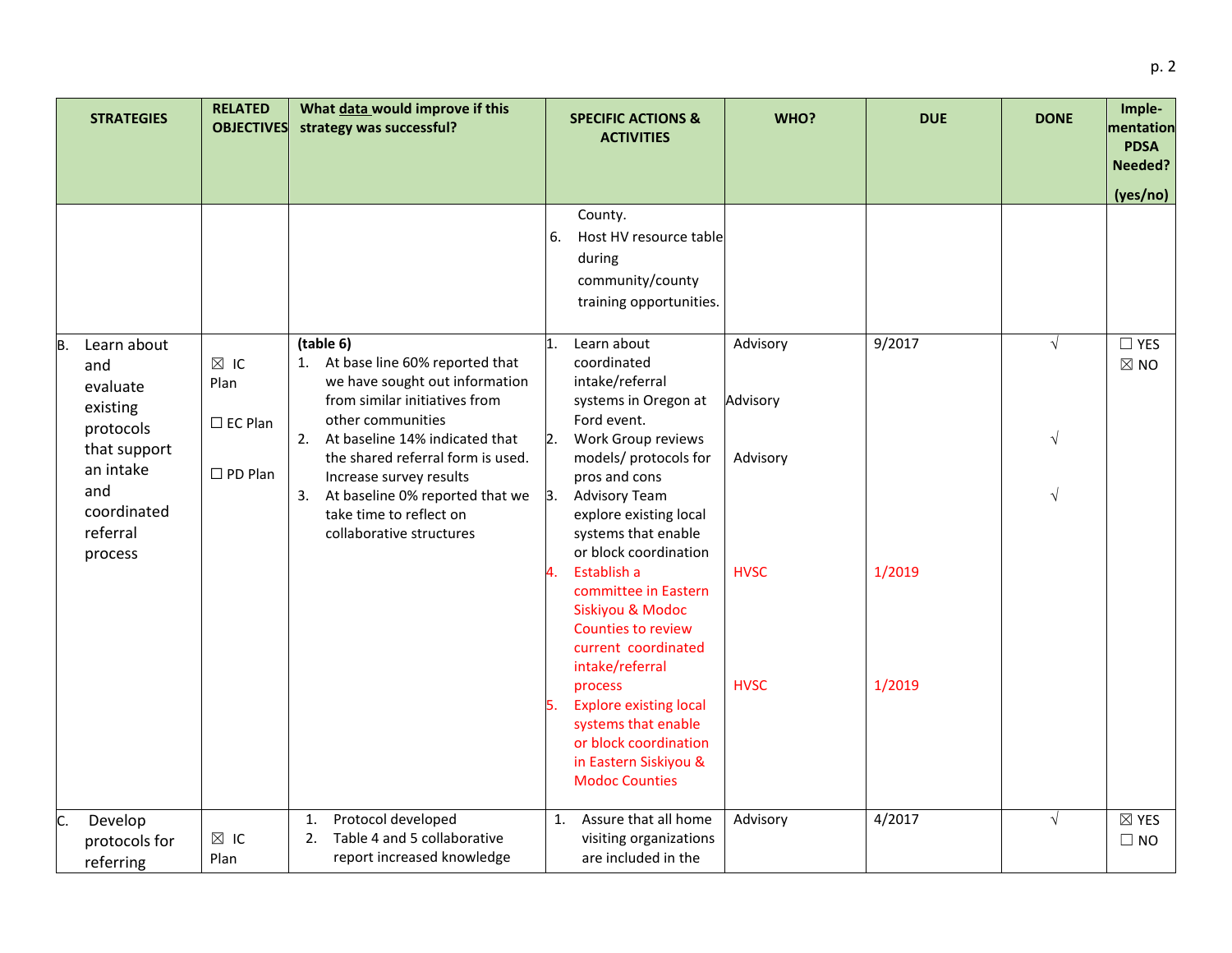| <b>STRATEGIES</b>                                                            | <b>RELATED</b><br><b>OBJECTIVES</b> | What data would improve if this<br>strategy was successful? | <b>SPECIFIC ACTIONS &amp;</b><br><b>ACTIVITIES</b>                                                                                                         | WHO?              | <b>DUE</b> | <b>DONE</b> | Imple-<br>mentation<br><b>PDSA</b><br>Needed? |
|------------------------------------------------------------------------------|-------------------------------------|-------------------------------------------------------------|------------------------------------------------------------------------------------------------------------------------------------------------------------|-------------------|------------|-------------|-----------------------------------------------|
|                                                                              |                                     |                                                             |                                                                                                                                                            |                   |            |             | (yes/no)                                      |
| families to<br>HMG system<br>for<br>supplementary                            | $\boxtimes$ EC<br>Plan              | about needs and resources<br>from 60% to 80%                | county wide calendar<br>of family friendly<br>activities distribution<br>list.                                                                             |                   |            |             |                                               |
| and additional<br>services for all<br>families in HV<br>and on wait<br>list. | $\square$ PD Plan                   |                                                             | Though HMG Model<br>2.<br>identify addition<br>available<br>supplemental services<br>for families waiting<br>for, not eligible or<br>declining HV services | HVSC&<br>Advisory | 10/2018    |             |                                               |
|                                                                              |                                     |                                                             | Gather and review<br>3.<br>any existing protocols<br>for referring families                                                                                | <b>HVSC</b>       | 11/2018    |             |                                               |
|                                                                              |                                     |                                                             | to supplementary<br>services<br>Facilitate consensus<br>4.                                                                                                 | <b>HVSC</b>       | 11/2018    |             |                                               |
|                                                                              |                                     |                                                             | activity to come up                                                                                                                                        | <b>HVSC</b>       | 11/2018    |             |                                               |
|                                                                              |                                     |                                                             | with a plan.<br>Develop protocol for<br>5.<br>referring families                                                                                           | <b>HVSC</b>       | 12/2018    |             |                                               |
|                                                                              |                                     |                                                             | Develop an action<br>6.<br>plan for filling gaps<br>and ensure families                                                                                    | <b>HVSC</b>       | 6/2018     |             |                                               |
|                                                                              |                                     |                                                             | are able to access<br>supplemental services<br>7. Create a Siskiyou                                                                                        | <b>HVSC</b>       | 1/20109    |             |                                               |
|                                                                              |                                     |                                                             | County Resource<br>directory                                                                                                                               |                   |            |             |                                               |
|                                                                              |                                     |                                                             | <b>Create an Eastern</b><br>8.<br><b>Siskiyou County</b>                                                                                                   |                   |            |             |                                               |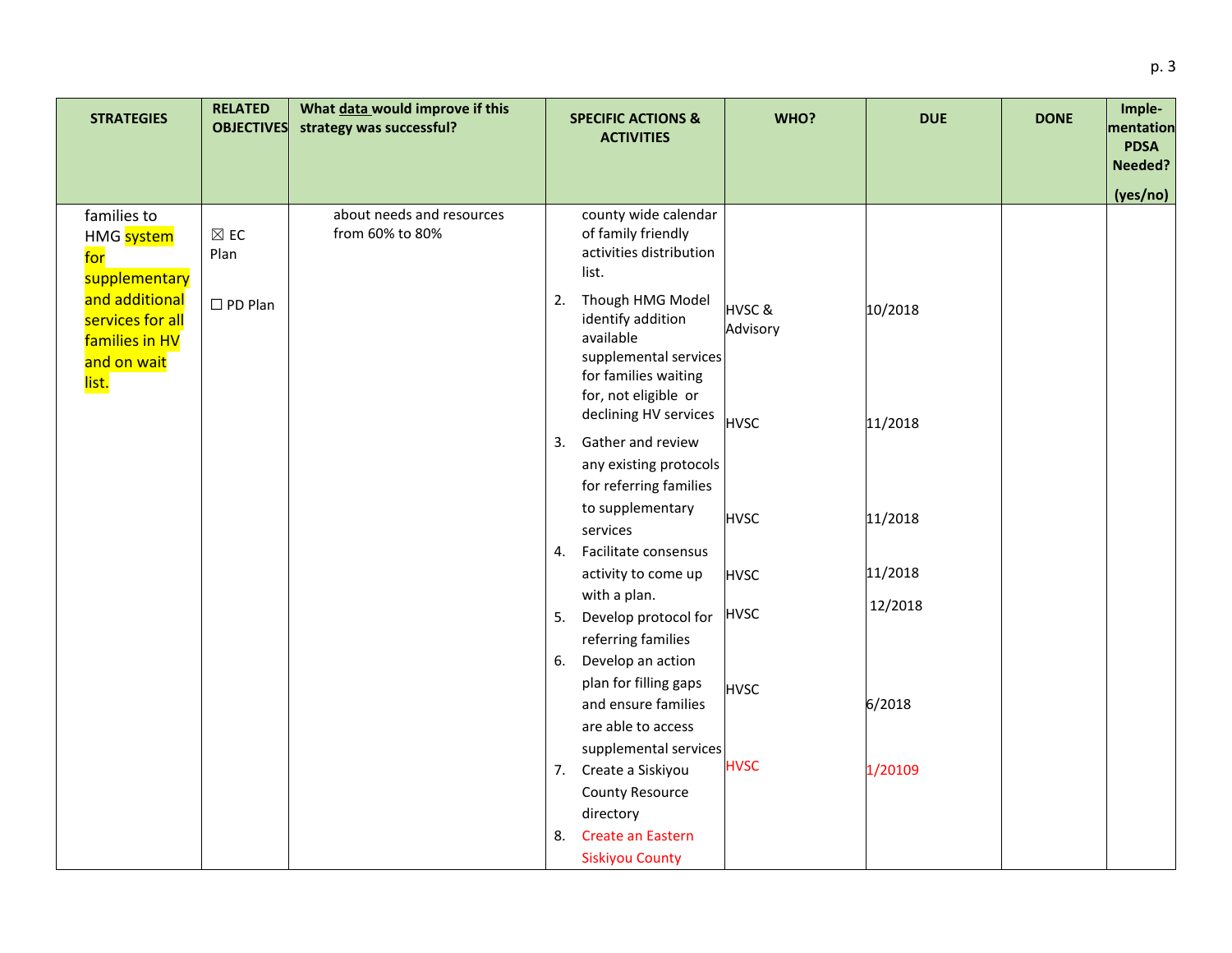|    | <b>STRATEGIES</b>                                                                                                                                            | <b>RELATED</b><br><b>OBJECTIVES</b>                         | What data would improve if this<br>strategy was successful?                                                                                                                   | <b>SPECIFIC ACTIONS &amp;</b><br><b>ACTIVITIES</b>                                                                                                                                                                                                                                                                                                | WHO?                                                        | <b>DUE</b>                            | <b>DONE</b>                                                     | Imple-<br>mentation<br><b>PDSA</b><br>Needed? |
|----|--------------------------------------------------------------------------------------------------------------------------------------------------------------|-------------------------------------------------------------|-------------------------------------------------------------------------------------------------------------------------------------------------------------------------------|---------------------------------------------------------------------------------------------------------------------------------------------------------------------------------------------------------------------------------------------------------------------------------------------------------------------------------------------------|-------------------------------------------------------------|---------------------------------------|-----------------------------------------------------------------|-----------------------------------------------|
|    |                                                                                                                                                              |                                                             |                                                                                                                                                                               | (including Klamath<br>and Modoc County)<br>Resource directory in<br>partnership with local<br>stakeholders if<br>needed                                                                                                                                                                                                                           |                                                             |                                       |                                                                 | (yes/no)                                      |
| D. | Design a<br>coordinated<br>intake/referral<br>system for<br>Siskiyou County                                                                                  | $\Box$ IC<br>Plan<br>$\square$ EC Plan<br>$\square$ PD Plan | Referral/Intake systems<br>1.<br>document designed<br>Table 8 <sup>th</sup> Increase responses<br>2.<br>"community uses shared<br>referral form from<br>14%(baseline) to 90%" | Lead toast/consensus<br>1.<br>activity at Ford event<br>Review pros and cons<br>2.<br>of different models<br>Decide on who will<br>3.<br>deliver the<br>coordinated<br>intake/referral tool<br>Decide how<br>4.<br>intake/referral tool<br>can be accessed<br>Decide whether or<br>5.<br>not there will be a<br>central intake<br>person/location | <b>HVSC</b><br>Advisory<br>Advisory<br>Advisory<br>Advisory | 9/2017                                | $\sqrt{ }$<br>$\sqrt{ }$<br>$\sqrt{}$<br>$\sqrt{}$<br>$\sqrt{}$ | $\boxtimes$ YES<br>$\square$ NO               |
|    | Work with<br>partners in<br>Eastern Siskiyou<br>county, Modoc &<br>Klamath to assess<br>and evaluate<br>existing referral<br>process and<br>support services | $\Box$ IC<br>Plan<br>$\square$ EC Plan<br>$\square$ PD Plan |                                                                                                                                                                               | <b>Identify current</b><br>1.<br>service partners in<br>Eastern region<br>Identify barriers and<br>$\overline{2}$ .<br>challenges for service<br>access<br><b>Identify current</b><br>3.<br>process for referrals<br>(informal/formal)<br><b>Establish linkages for</b><br>4.                                                                     | Advisory<br>Advisory<br>Advisory<br>Advisory                | 11/2018<br>1/2019<br>1/2019<br>1/2010 |                                                                 | $\square$ YES<br>$\square$ NO                 |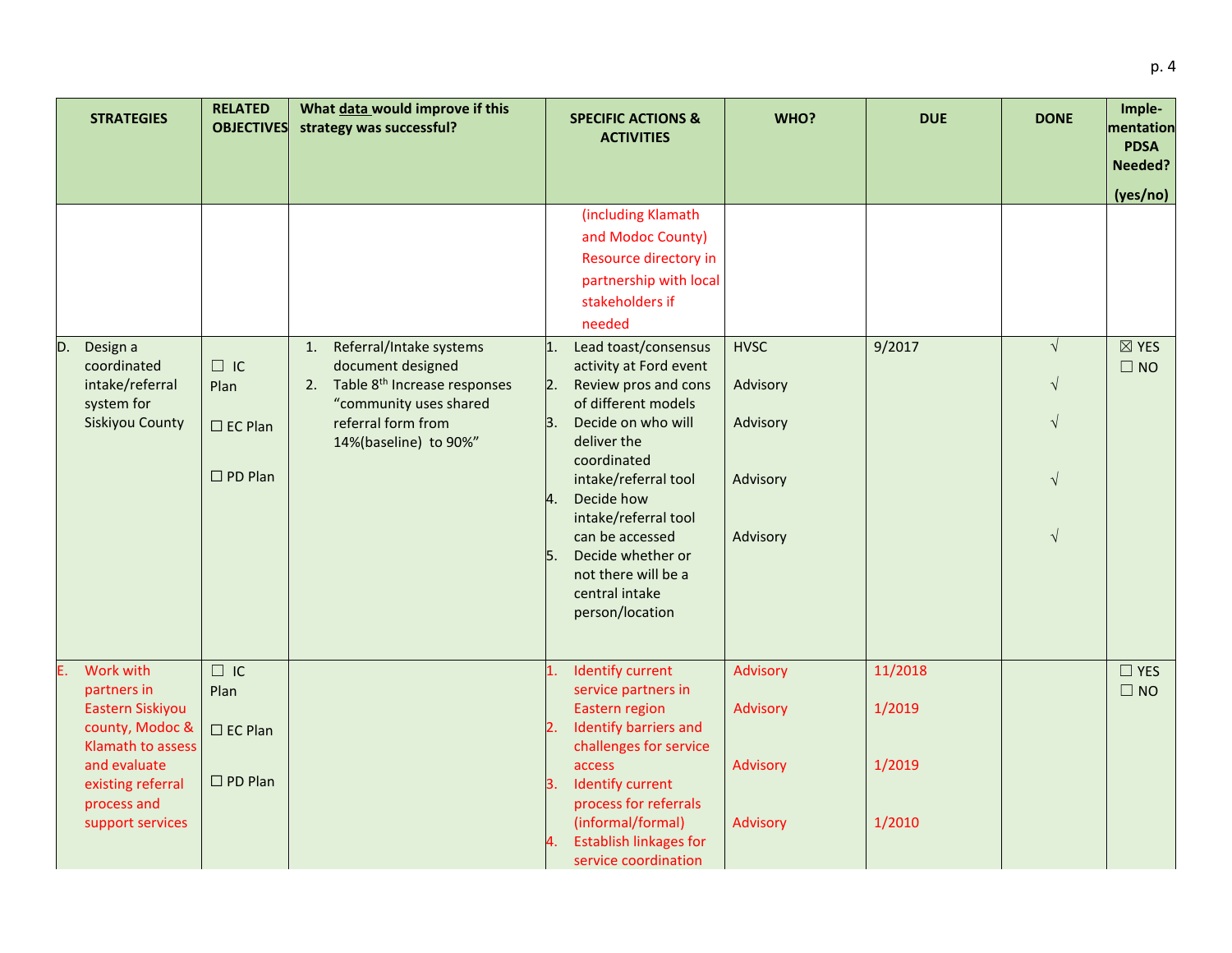|                                                                                                          | (yes/no)                                                          |           |
|----------------------------------------------------------------------------------------------------------|-------------------------------------------------------------------|-----------|
|                                                                                                          |                                                                   |           |
| F.<br>Develop a<br>collaborative<br>coordinated<br>referral<br>agreement (MOU)<br>between HV<br>partners | $\Box$ YES<br>Phase<br>one<br>$\boxtimes$ NO<br>8/16<br>$\sqrt{}$ |           |
|                                                                                                          |                                                                   |           |
| G.<br>Establish an<br>agreed upon<br>intake/referral<br>questionnaire                                    | $\sqrt{ }$<br>$\square$ YES<br>$\boxtimes$ NO<br>$\sqrt{}$        |           |
|                                                                                                          | $\sqrt{ }$<br>$\sqrt{}$<br>$\sqrt{}$                              |           |
|                                                                                                          |                                                                   | $\sqrt{}$ |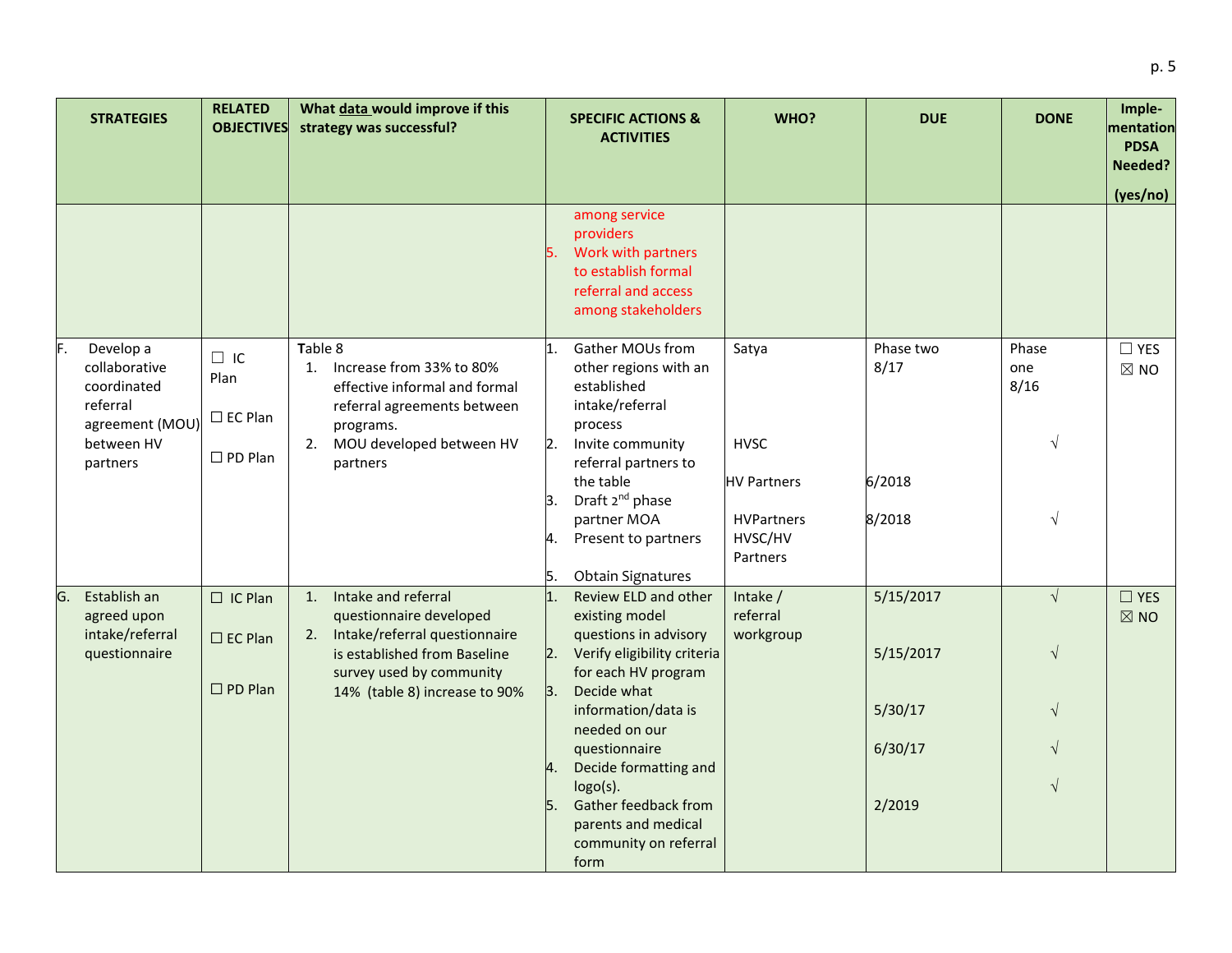|    | <b>STRATEGIES</b>                         | <b>RELATED</b><br><b>OBJECTIVES</b>      | What data would improve if this<br>strategy was successful?                                                        |    | <b>SPECIFIC ACTIONS &amp;</b><br><b>ACTIVITIES</b>                                                                                  | WHO?                      | <b>DUE</b> | <b>DONE</b> | Imple-<br>mentation<br><b>PDSA</b><br>Needed?<br>(yes/no) |
|----|-------------------------------------------|------------------------------------------|--------------------------------------------------------------------------------------------------------------------|----|-------------------------------------------------------------------------------------------------------------------------------------|---------------------------|------------|-------------|-----------------------------------------------------------|
| H. | Coordinated<br>Intake/referral<br>process | $\boxtimes$ IC<br>Plan<br>$\Box$ EC Plan | Increase % of responses related<br>$\mathbf{1}$ .<br>to the use of shared /common<br>referral form from 14% to 50% | 1. | Design<br>intake/referral<br>process to include<br>policies and<br>procedure to safe<br>guard families'                             | HV<br>Systems<br>partners | 1/30/19    |             | $\boxtimes$ YES<br>$\Box$ NO                              |
|    |                                           | $\square$ PD Plan                        |                                                                                                                    | 2. | confidentiality<br><b>Coordinate soft</b><br>rollout of form and<br>identify challenge<br>areas of referral<br>process for central  | <b>HV Partners</b>        | 2/2019     |             |                                                           |
|    |                                           |                                          |                                                                                                                    | 3. | <b>Siskiyou County</b><br>Coordinate with<br><b>HMG Coordinator</b><br>to integrate referral<br>process into county<br>wide efforts | <b>HV</b><br>Partners     | 6/2019     |             |                                                           |
|    |                                           |                                          |                                                                                                                    |    |                                                                                                                                     | <b>HVSC</b>               | Ongoing    |             |                                                           |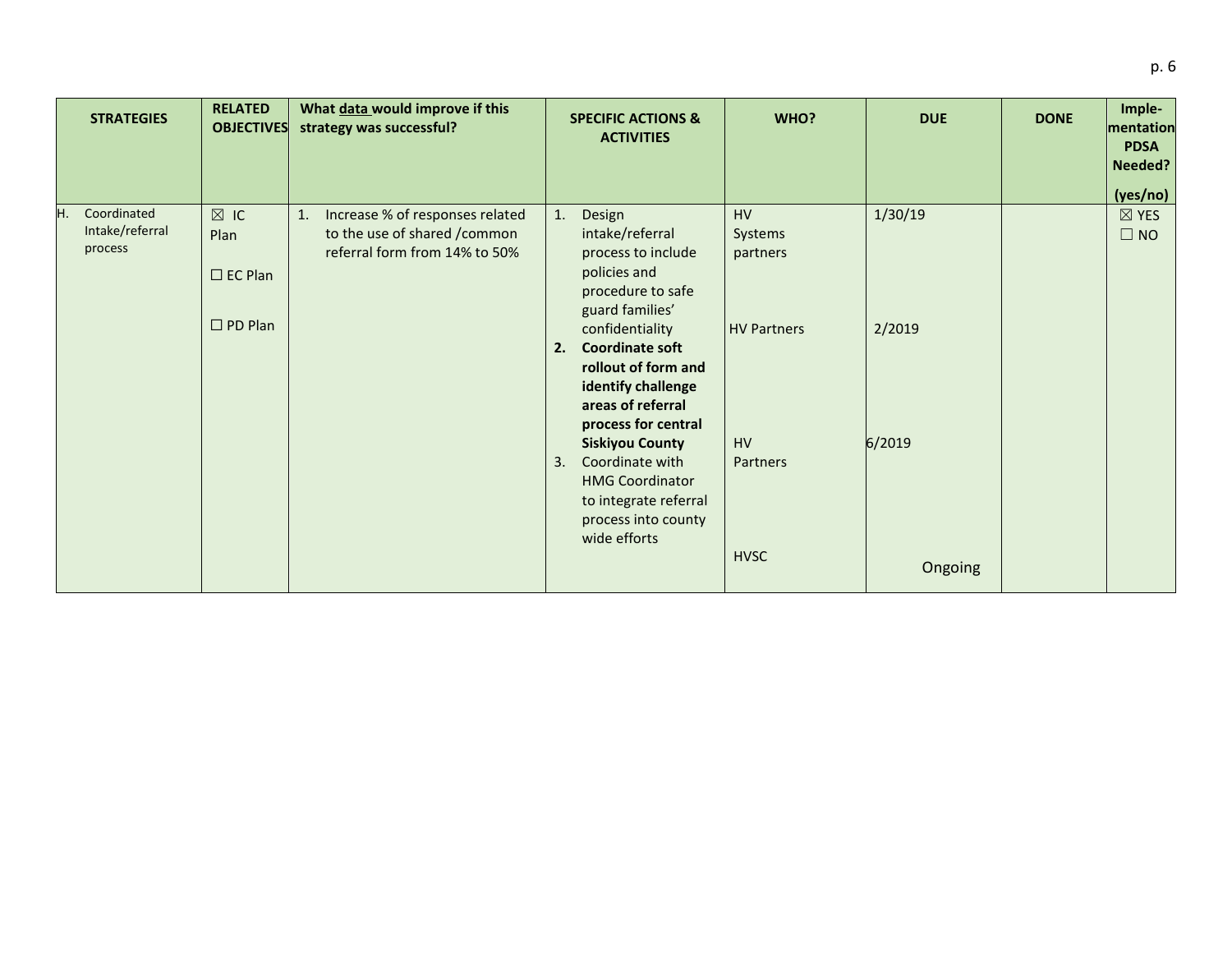**Objective 2: Develop an internal communication plan across home visiting programs that includes communication systems, resource sharing and collaboration.** 

| <b>STRATEGIES</b>                                                                                     | <b>RELATED</b><br><b>OBJECTIVES</b>    | What data would<br>change if this<br>strategy was<br>successful?                                                                                                           | <b>DUE</b><br>WHO?<br><b>SPECIFIC ACTIONS &amp; ACTIVITIES</b>                                                                                                                                                                                                                                                                                                                                                       | <b>DONE</b>             | Imple-<br>mentation<br><b>PDSA</b><br>Needed? |
|-------------------------------------------------------------------------------------------------------|----------------------------------------|----------------------------------------------------------------------------------------------------------------------------------------------------------------------------|----------------------------------------------------------------------------------------------------------------------------------------------------------------------------------------------------------------------------------------------------------------------------------------------------------------------------------------------------------------------------------------------------------------------|-------------------------|-----------------------------------------------|
| Compile a list of<br>А.<br>current HV<br>systems<br>collaboration<br>activities and<br>communications | $\square$ EC Plan<br>$\square$ PD Plan | Improve Table<br>2<br>Communication<br>and<br>collaboration<br>domain                                                                                                      | 5/2016<br>Individual interviews with HV leadership<br>Satya<br>$\mathbf{1}$ .<br>6/2017<br>Focus groups with HV staff<br><b>PSU</b><br>2.<br><b>PSU</b><br>8/2017<br>3.<br><b>HV Systems Survey</b><br>Ask advisory group for input current activities<br>Advisory<br>4.<br>and communication<br><b>HVSC</b><br>Develop and complete home visitors' survey<br><b>HVSC</b><br>5.<br>6.<br>Analyze home visitor survey |                         | (yes/no)<br>$\Box$ YES<br>$\boxtimes$ NO      |
| Analyze current<br>B.<br>internal<br>communication<br>collaboration<br>activities for<br>strengths,   | $\square$ EC Plan<br>$\square$ PD Plan | Increase in<br>program<br>leaders Gov.<br>table 3 resp. 2<br>Increased % of<br>partners who                                                                                | Advisory<br>9/2017<br>Stakeholders to help review and analyze data<br>1.<br>at Ford event.<br><b>HVSC</b><br>12/1017<br>2. Develop a preliminary analysis<br>Advisory<br>3.<br>Ask advisory group to review and provide<br>feedback                                                                                                                                                                                  | $\lambda$<br>$\sqrt{ }$ | $\Box$ YES<br>$\boxtimes$ NO                  |
| challenges and<br>needed improve.                                                                     |                                        | report that HV<br>collaborative<br>takes time<br>periodically to<br>reflect on what<br>we are learning<br>and including<br>the<br>effectiveness of<br>our<br>collaboration | Make revisions based on PSU feedback<br>4.<br>3/5/17<br><b>HVSC</b>                                                                                                                                                                                                                                                                                                                                                  | $\sqrt{ }$              |                                               |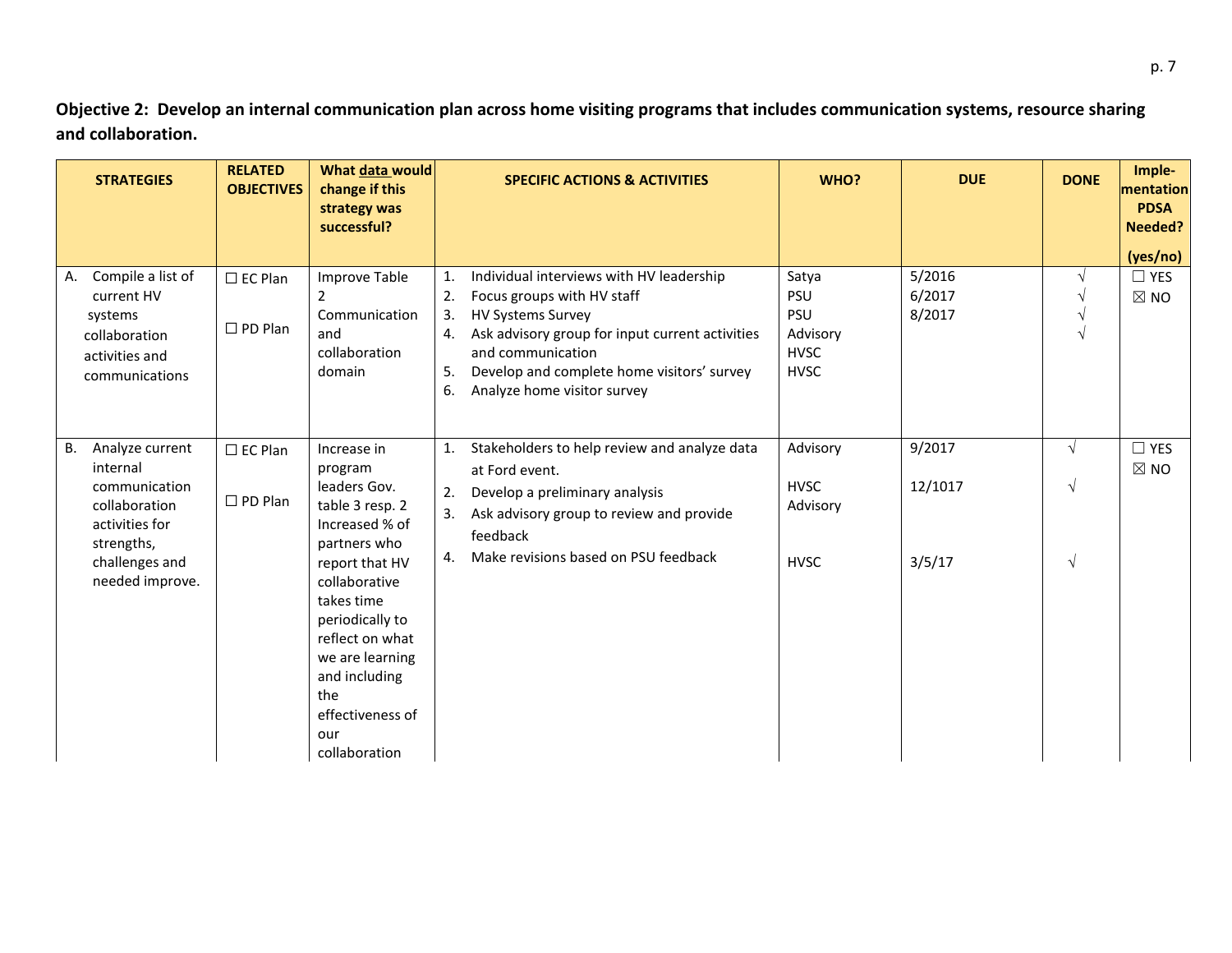|    | <b>STRATEGIES</b>                                                                                                                                                                      | <b>RELATED</b><br><b>OBJECTIVES</b>        | What data would<br>change if this<br>strategy was<br>successful?                                                                                                                                                                     |                                  | <b>SPECIFIC ACTIONS &amp; ACTIVITIES</b>                                                                                                                                                                                                                                                                                                                                                                  | WHO?                                                                            | <b>DUE</b>                  | <b>DONE</b>                                          | Imple-<br>mentation<br><b>PDSA</b><br>Needed? |
|----|----------------------------------------------------------------------------------------------------------------------------------------------------------------------------------------|--------------------------------------------|--------------------------------------------------------------------------------------------------------------------------------------------------------------------------------------------------------------------------------------|----------------------------------|-----------------------------------------------------------------------------------------------------------------------------------------------------------------------------------------------------------------------------------------------------------------------------------------------------------------------------------------------------------------------------------------------------------|---------------------------------------------------------------------------------|-----------------------------|------------------------------------------------------|-----------------------------------------------|
|    |                                                                                                                                                                                        |                                            |                                                                                                                                                                                                                                      |                                  |                                                                                                                                                                                                                                                                                                                                                                                                           |                                                                                 |                             |                                                      | (yes/no)                                      |
| C. | Develop HV<br>systems<br>communication<br>protocol including:<br>feedback on the<br>referral process,<br>mtg schedule,<br>resource sharing<br>and other<br>collaborative<br>activities | $\square$ EC Plan<br>$\square$ PD Plan     | <b>Improve Table</b><br>2<br>Communication<br>and<br>collaboration<br>domain<br>The group that<br>is working on<br>HV systems<br>building has a<br>clear action<br>plan that guides<br>the steps for<br>improving the<br>HV systems. | 1.<br>2.<br>3.<br>4.<br>5.<br>6. | Use mind-mapping activity to come up with<br>nodes for the communication plan<br>Evaluate what is already in place and what is<br>missing (gaps)<br>Begin documenting internal communication<br>plan with already established activities<br>Create Internal Communication plan<br>Update Internal Communication plan<br>Develop action plan for filling gaps in the<br><b>Internal Communication Plan</b> | <b>HVSC</b><br>Advisory<br><b>HVSC</b><br>Advisory<br>Advisory<br>HVSC/Advisory | 12/2017<br>8/2018<br>9/2018 | $\sqrt{ }$<br>$\sqrt{ }$<br>$\sqrt{ }$<br>$\sqrt{ }$ | $\boxtimes$ YES<br>$\Box$ NO                  |
| D. | Establish an early<br>childhood HV<br>systems website<br>(First 5 Siskiyou<br>Website)                                                                                                 | $\boxtimes$ EC Plan<br>$\boxtimes$ PD Plan | Increase in all<br>items in<br>Community<br>Awareness<br>domain                                                                                                                                                                      | 1.<br>2.<br>Β.                   | Explore during advisory meeting utilization of<br>First 5 Siskiyou website for HV<br>Coordinate with First 5 Siskiyou's Creative<br>Designs and Communications Coordinator about<br>integrating HV efforts into First 5 websites<br>Ongoing Coordination with Creative Designs and<br>Communications Coordinator to ensure content<br>is updated and current, ie trainings, resources.                    | <b>HVSC</b><br><b>HVSC</b><br><b>HVCS</b>                                       | 6/2018<br>Ongoing           | $\sqrt{ }$<br>$\sqrt{ }$                             | $\Box$ YES<br>$\boxtimes$ NO                  |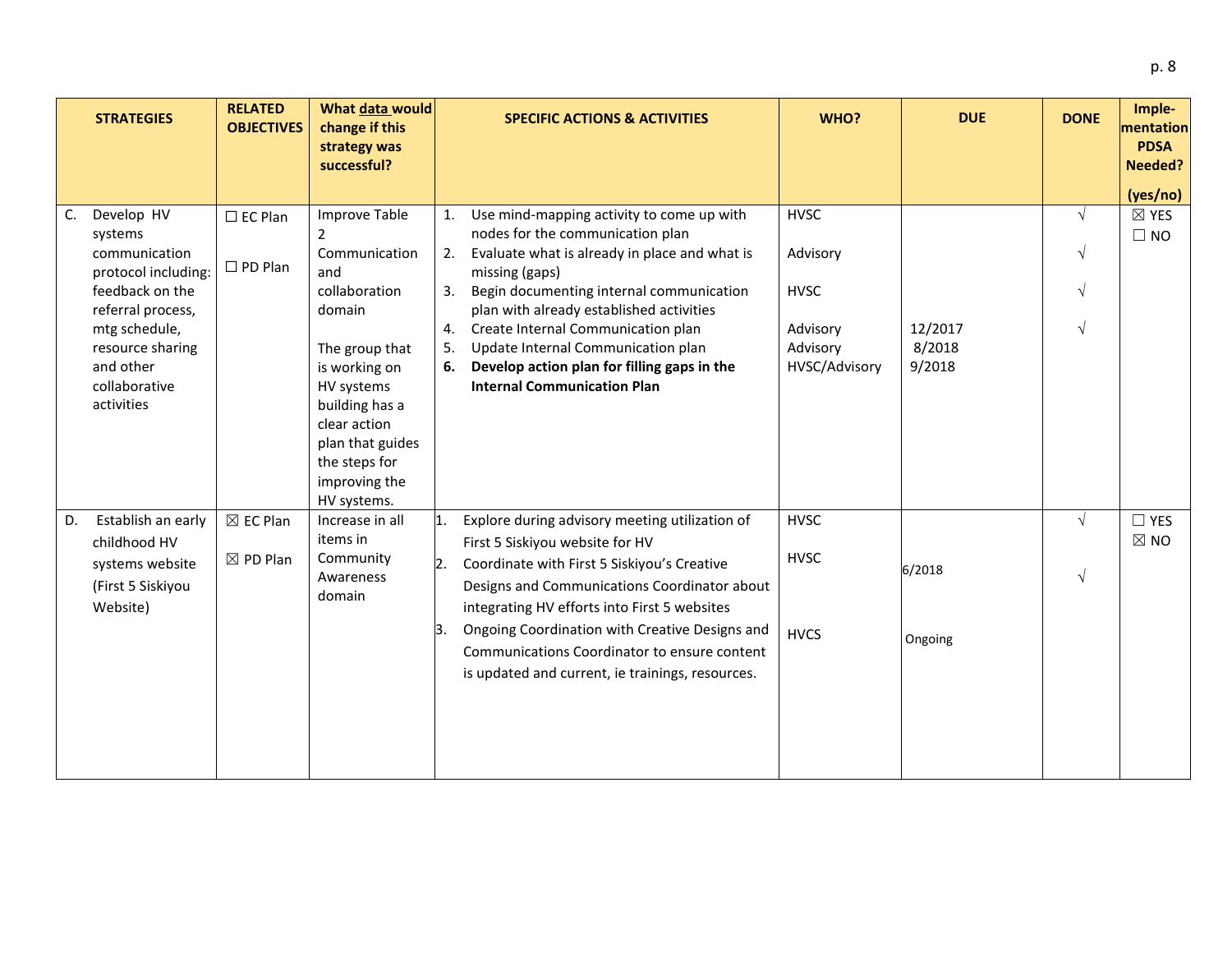|    | <b>STRATEGIES</b>             | <b>RELATED</b><br><b>OBJECTIVES</b> | What data would<br>change if this |    | <b>SPECIFIC ACTIONS &amp; ACTIVITIES</b>                                              | WHO?        | <b>DUE</b>      | <b>DONE</b> | Imple-<br>mentation<br><b>PDSA</b> |
|----|-------------------------------|-------------------------------------|-----------------------------------|----|---------------------------------------------------------------------------------------|-------------|-----------------|-------------|------------------------------------|
|    |                               |                                     | strategy was<br>successful?       |    |                                                                                       |             |                 |             | Needed?                            |
|    |                               |                                     |                                   |    |                                                                                       |             |                 |             | (yes/no)                           |
| E. | Develop method to             | $\boxtimes$ EC Plan                 |                                   | 1. | Explore options/methods of communication                                              | <b>HVSC</b> | 12/2017         | $\sqrt{ }$  | $\boxtimes$ YES                    |
|    | keep HV partners<br>informed. |                                     |                                   | 2. | (one note, drop box, basecamp, etc)<br>Log in process and content created for First 5 | <b>HVSC</b> | 8/2018          |             | $\Box$ NO                          |
|    |                               | $\boxtimes$ PD Plan                 |                                   |    | Siskiyou's website for HV partners                                                    |             |                 |             |                                    |
|    |                               |                                     |                                   | З. | Share communication method with HV partners                                           | <b>HVSC</b> | 8/2018          | $\sqrt{}$   |                                    |
|    |                               |                                     |                                   | 4. | Committee/Team materials and documents kept                                           | <b>HVSC</b> | Ongoing         |             |                                    |
|    |                               |                                     |                                   |    | current and easily accessible for partners                                            |             |                 |             |                                    |
|    |                               |                                     |                                   | 5. | Survey HV partners on effectiveness of                                                | <b>HVSC</b> | 10/2018         |             |                                    |
|    |                               |                                     |                                   |    | communication sharing                                                                 |             |                 |             |                                    |
|    |                               |                                     |                                   | 6. | Coordinate with new leadership at MEHS to                                             | <b>HVSC</b> | 10/2018/Ongoing |             |                                    |
|    |                               |                                     |                                   |    | identify next steps and how to                                                        |             |                 |             |                                    |
|    |                               |                                     |                                   |    | enhance/strengthen the relationship to move<br>project goals forward                  |             |                 |             |                                    |
| F. | Create yearly HV              | $\boxtimes$ EC Plan                 | Improve Table                     | 1. | Review current PD plan for topics to integrate                                        | <b>HVSV</b> | 8/20/2018       | $\sqrt{ }$  |                                    |
|    | Gathering                     |                                     | $\mathcal{P}$                     |    | into calendar for HV Gathering.                                                       |             |                 |             |                                    |
|    | calendar, annually            | $\boxtimes$ PD Plan                 | Communication                     | 2. | Share calendar with Advisory group for feedback                                       | <b>HVSC</b> | 8/20/2018       | $\sqrt{ }$  |                                    |
|    |                               |                                     | and                               |    | and approval.                                                                         |             |                 |             |                                    |
|    |                               |                                     | collaboration                     | 3. | Share calendar with HV Gathering members                                              | <b>HVSC</b> | 9/24/2018       |             |                                    |
|    |                               |                                     | domain                            | 4. | Post HV Gathering Calendar on First 5 Siskiyou's                                      | <b>HVSC</b> | 9/24/2018       |             |                                    |
|    |                               |                                     |                                   |    | website under HV section                                                              |             |                 |             |                                    |
|    |                               |                                     | Increase<br>sufficient            | 5. | Develop HV gathering calendar and PD topics for<br>Eastern Siskiyou & Modoc HV        | <b>HVSC</b> | 11/2018         |             |                                    |
|    |                               |                                     | networking                        |    |                                                                                       |             |                 |             |                                    |
|    |                               |                                     | opportunities                     |    |                                                                                       |             |                 |             |                                    |
|    |                               |                                     | between HV                        |    |                                                                                       |             |                 |             |                                    |
|    |                               |                                     | providers and                     |    |                                                                                       |             |                 |             |                                    |
|    |                               |                                     | partners (at 74%                  |    |                                                                                       |             |                 |             |                                    |
|    |                               |                                     | at year 2)                        |    |                                                                                       |             |                 |             |                                    |
|    |                               |                                     |                                   |    |                                                                                       |             |                 |             |                                    |
|    |                               |                                     |                                   |    |                                                                                       |             |                 |             |                                    |

## **Objective 3: Develop an external communication plan that focuses on awareness raising and recruitment**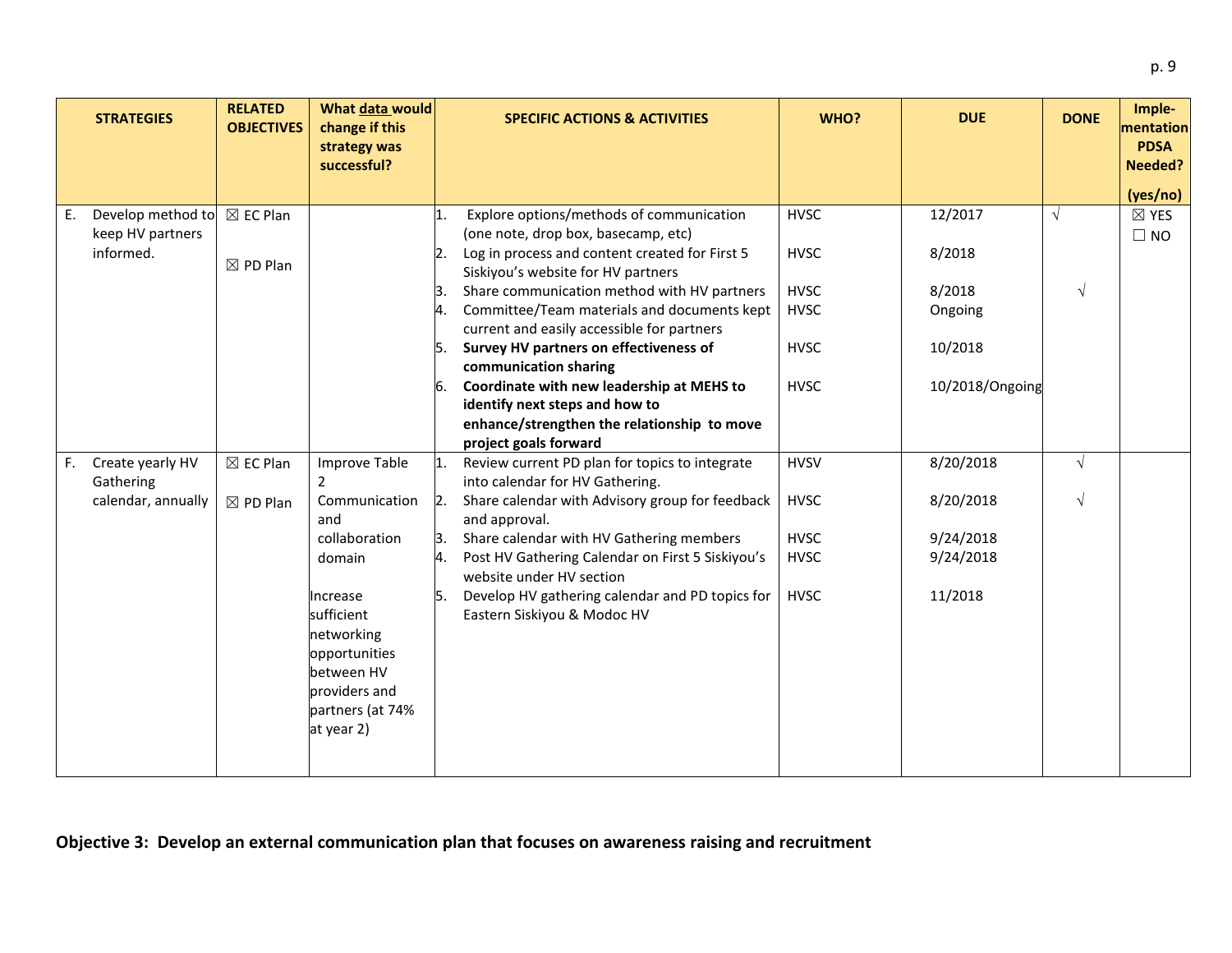| <b>STRATEGIES</b>                                                                                                                        | <b>RELATED</b><br><b>OBJECTIVES</b> | What data would<br>change if this<br>strategy was<br>successful? | <b>SPECIFIC ACTIONS &amp; ACTIVITIES</b>                                                                                                                                                                                                                                                                                                                                                                              | WHO?                                                                                 | <b>DUE</b>                                     | <b>DONE</b>                            | Imple-<br>mentation<br><b>PDSA</b><br>Needed? |
|------------------------------------------------------------------------------------------------------------------------------------------|-------------------------------------|------------------------------------------------------------------|-----------------------------------------------------------------------------------------------------------------------------------------------------------------------------------------------------------------------------------------------------------------------------------------------------------------------------------------------------------------------------------------------------------------------|--------------------------------------------------------------------------------------|------------------------------------------------|----------------------------------------|-----------------------------------------------|
|                                                                                                                                          |                                     |                                                                  |                                                                                                                                                                                                                                                                                                                                                                                                                       |                                                                                      |                                                |                                        | (yes/no)                                      |
| Compile a list of current<br>Α.<br>external communication<br>practices and materials<br>focusing on awareness<br>raising and recruitment | $\Box$ IC Plan<br>$\square$ PD Plan |                                                                  | Individual interviews with<br>1.<br>HV leadership<br>Focus groups with HV staff<br>2.<br>3.<br>HV Systems Survey                                                                                                                                                                                                                                                                                                      | Satya<br>PSU<br>PSU<br><b>HVSC</b>                                                   | 5/2017<br>6/2017<br>6/2017                     | $\sqrt{ }$<br>$\sqrt{ }$<br>$\sqrt{ }$ | $\Box$ YES<br>$\boxtimes$ NO                  |
| Analyze external<br>В.<br>communication<br>activities for<br>strengths and gaps                                                          | $\Box$ IC Plan<br>$\square$ PD Plan |                                                                  | Stakeholders review and<br>1.<br>analyze data at Ford event.<br>2. Develop preliminary<br>analysis<br>3. Advisory group to review<br>and provide feedback<br>Make revisions based on<br>4.<br>PSU feedback                                                                                                                                                                                                            | Advisory<br><b>HVSC</b><br>Advisory<br><b>HVSC</b>                                   | 9/2017<br>12/17<br>3/5/17                      | V<br>$\sqrt{ }$                        | $\Box$ YES<br>$\boxtimes$ NO                  |
| Develop external<br>C.<br>communications<br>protocol to raise<br>community awareness<br>for all home visiting<br>programs                | $\Box$ IC Plan<br>$\square$ PD Plan | Table 6                                                          | 1. Facilitate the consensus<br>building activity to decide on<br>desired nodes for the external<br>communications plan.<br>2. Compare to what the region<br>already has.<br>3. Prioritize list<br>4. Form workgroup(s)<br>5. Share about HV programs<br>with all partners and<br>integrate messaging to<br>community/county meetings<br>6. Include HV Promotion and<br>education on First 5 Siskiyou<br>Facebook page | <b>HVSC</b><br>Advisory<br>Advisory<br>Advisory<br><b>HV Partners</b><br><b>HVSC</b> | 1/2019<br>2/2019<br>2/2019<br>3/2019<br>4/2019 | Ongoing<br>Ongoing                     | $\Box$ YES<br>$\boxtimes$ NO                  |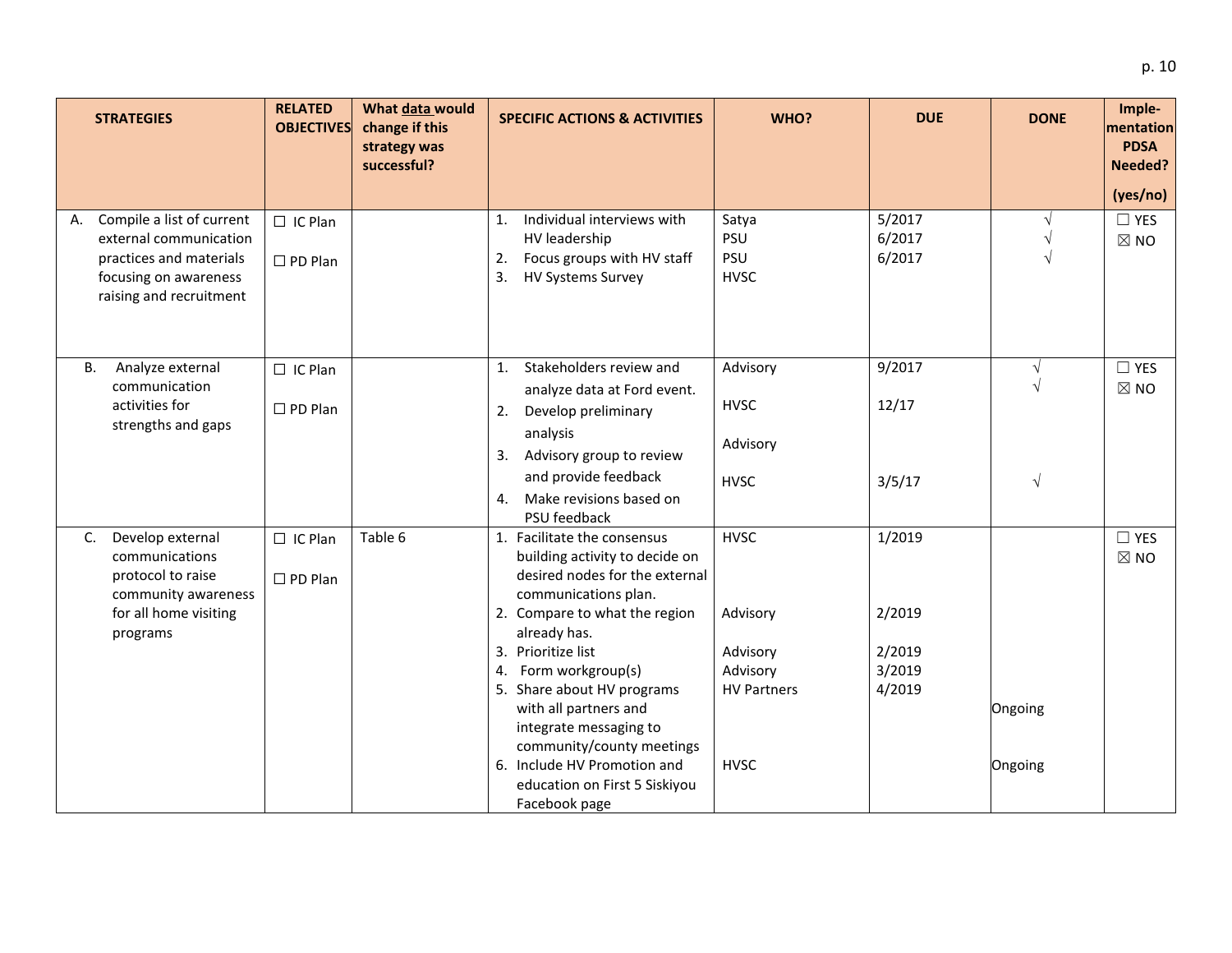| <b>STRATEGIES</b>                                             | <b>RELATED</b><br><b>OBJECTIVES</b> | What data would<br>change if this<br>strategy was<br>successful?                                  |                            | <b>SPECIFIC ACTIONS &amp; ACTIVITIES</b>                                                                                                                                                                                                                             | WHO?                                                                              | <b>DUE</b>       | <b>DONE</b>                                        | Imple-<br>mentation<br><b>PDSA</b><br>Needed? |
|---------------------------------------------------------------|-------------------------------------|---------------------------------------------------------------------------------------------------|----------------------------|----------------------------------------------------------------------------------------------------------------------------------------------------------------------------------------------------------------------------------------------------------------------|-----------------------------------------------------------------------------------|------------------|----------------------------------------------------|-----------------------------------------------|
|                                                               |                                     |                                                                                                   |                            |                                                                                                                                                                                                                                                                      |                                                                                   |                  |                                                    | (yes/no)                                      |
| D. Develop marketing<br>materials                             | $\Box$ IC Plan<br>$\square$ PD Plan | Table 6                                                                                           | 1.<br>Β.<br>4.<br>5.<br>6. | Explore what already exists<br>Brainstorm gaps<br>Draft an outreach brochure<br>Present brochure to Advisory<br>Committee for review and<br>editing<br>Gather feedback from families<br>and medical community on<br>brochure<br>Obtain final approval on<br>brochure | Advisory<br>Advisory<br>Advisory<br>Advisory<br>HVSC & HV Partners<br><b>HVSC</b> | 4/2018<br>5/2018 | $\sqrt{}$<br>$\sqrt{ }$<br>$\sqrt{}$<br>$\sqrt{ }$ | $\boxtimes$ YES<br>$\Box$ NO                  |
| E. Connect with the<br>medical community re:<br>home visiting | $\Box$ IC Plan<br>$\square$ PD Plan | People and<br>organizations that<br>are critical to the<br>success of the HV<br>collaborative are | 11.                        | Facilitate discussion with HV<br>partners to gather input<br>about medical communities<br>serving Siskiyou County                                                                                                                                                    | <b>HVSC</b>                                                                       | 11/2018          |                                                    | $\boxtimes$ YES<br>$\square$ NO               |
|                                                               |                                     | actively engaged                                                                                  | 2.                         | Establish comprehensive list<br>of medical communities                                                                                                                                                                                                               | <b>HVSC</b>                                                                       | 11/2018          |                                                    |                                               |
|                                                               |                                     |                                                                                                   | lЗ.                        | Outreach and educate<br>medical community on HV<br>programs and importance of<br>early childhood.                                                                                                                                                                    | <b>HVSC</b>                                                                       | Ongoing          |                                                    |                                               |
|                                                               |                                     |                                                                                                   | 4.                         | <b>Explore efforts on improving</b><br>communication between<br>medical community and HV<br>programs                                                                                                                                                                 | <b>HVSC</b>                                                                       | 11/2018          |                                                    |                                               |
|                                                               |                                     |                                                                                                   | l5.                        | <b>Create External</b><br><b>Communication Plan</b>                                                                                                                                                                                                                  | Advisory                                                                          | 4/2019           |                                                    |                                               |
|                                                               |                                     |                                                                                                   | 6.                         | Invite medical community to<br>county wide trainings and<br><b>HV Gatherings</b>                                                                                                                                                                                     | <b>HVSC</b>                                                                       | Ongoing          |                                                    |                                               |
|                                                               |                                     |                                                                                                   | 17.                        | Coordinate with HMG                                                                                                                                                                                                                                                  |                                                                                   |                  |                                                    |                                               |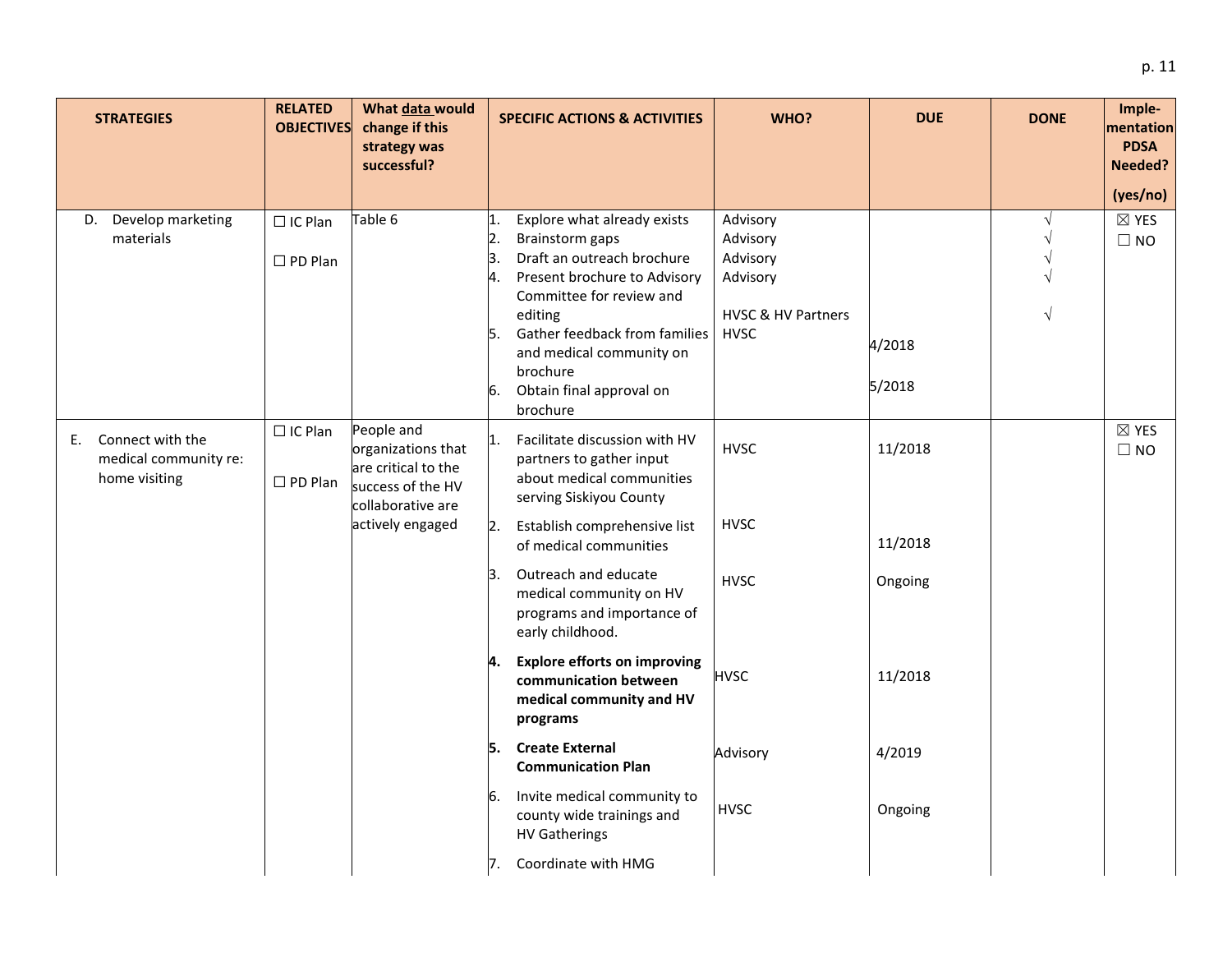| <b>STRATEGIES</b> | <b>RELATED</b><br><b>OBJECTIVES</b> | What data would<br>change if this<br>strategy was<br>successful? | <b>SPECIFIC ACTIONS &amp; ACTIVITIES</b>                                | WHO?        | <b>DUE</b> | <b>DONE</b> | Imple-<br>mentation<br><b>PDSA</b><br>Needed?<br>(yes/no) |
|-------------------|-------------------------------------|------------------------------------------------------------------|-------------------------------------------------------------------------|-------------|------------|-------------|-----------------------------------------------------------|
|                   |                                     |                                                                  | Coordinator to ensure HV<br>promotion are embedded<br>into HMG planning | <b>HVSC</b> | Ongoing    |             |                                                           |
|                   |                                     |                                                                  |                                                                         |             |            |             |                                                           |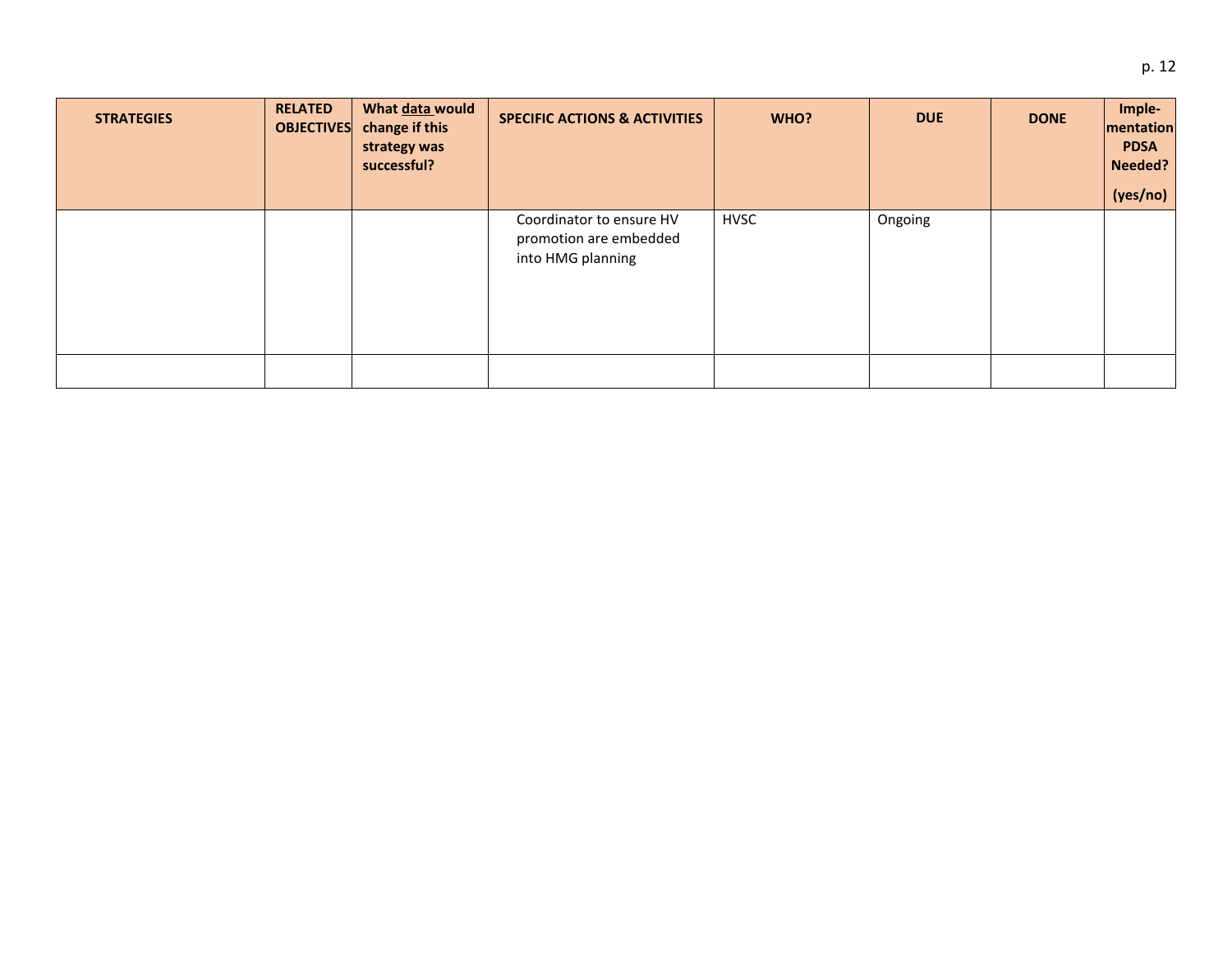| <b>STRATEGIES</b>                                                                                  | <b>RELATED</b><br><b>OBJECTIVES</b> | What data would<br>change if this<br>strategy was<br>successful?                                                                                                                                 | <b>DUE</b><br>WHO?<br><b>SPECIFIC ACTIONS &amp; ACTIVITIES</b>                                                                                                                                                                                                                                                                                                                                                                                                                                                                                                                                                                                   | <b>DONE</b>                                                    | Imple-<br>mentation<br><b>PDSA</b><br>Needed?<br>(yes/no) |
|----------------------------------------------------------------------------------------------------|-------------------------------------|--------------------------------------------------------------------------------------------------------------------------------------------------------------------------------------------------|--------------------------------------------------------------------------------------------------------------------------------------------------------------------------------------------------------------------------------------------------------------------------------------------------------------------------------------------------------------------------------------------------------------------------------------------------------------------------------------------------------------------------------------------------------------------------------------------------------------------------------------------------|----------------------------------------------------------------|-----------------------------------------------------------|
|                                                                                                    |                                     |                                                                                                                                                                                                  |                                                                                                                                                                                                                                                                                                                                                                                                                                                                                                                                                                                                                                                  |                                                                |                                                           |
| Compile a list of<br>А.<br>training<br>requirements for<br>all home visiting<br>programs $(P - 5)$ | $\Box$ IC Plan<br>$\Box$ EC Plan    | <b>Home Visiting</b><br>system has shares<br>professional<br>development<br>training and<br>resources<br>The HV system has<br>cross program<br>professional<br>development and<br>training plan. | 7/2017<br><b>HVSC</b><br>Ask programs to email training<br>1.<br>requirements<br>8/2017<br><b>HVSC</b><br>Develop a matrix<br>2.<br>8/2017<br>Advisory<br>Ask for advisory to review and provide<br>3.<br>input<br>Identify priory training needs and required<br>4.<br>HVSC, HV Partners<br>4/2018<br>training for new HVs from HV partners<br><b>HVSC</b><br>5/2018<br>5. Ask programs to complete the<br>required/priority training survey for new<br>staff.<br>Identify gaps for the HV sector and other<br>6.<br><b>HVSC</b><br>6/2018<br>sectors related to PD training.<br>7. Create a one year PD priority list<br><b>HVSC</b><br>6/2018 | $\sqrt{}$<br>$\sqrt{}$<br>$\sqrt{}$<br>$\sqrt{}$<br>$\sqrt{ }$ | $\square$ YES<br>$\Box$ NO                                |
| <b>B.</b> Gather information                                                                       | $\Box$ IC Plan                      | <b>Home Visiting</b>                                                                                                                                                                             | 5/2017<br>Individual interviews with HV leadership<br>1.<br>Satya                                                                                                                                                                                                                                                                                                                                                                                                                                                                                                                                                                                | $\sqrt{}$                                                      | $\square$ YES                                             |
| on collaborative                                                                                   |                                     | system has shares                                                                                                                                                                                | PSU<br>6/2017<br>2.<br>Focus groups with HV staff                                                                                                                                                                                                                                                                                                                                                                                                                                                                                                                                                                                                |                                                                | $\Box$ NO                                                 |
| training opportunities                                                                             | $\square$ EC Plan                   | professional                                                                                                                                                                                     | <b>HV Systems Survey</b><br>PSU<br>3.<br>6/2017                                                                                                                                                                                                                                                                                                                                                                                                                                                                                                                                                                                                  | $\sqrt{ }$                                                     |                                                           |
| already in existence                                                                               |                                     | development                                                                                                                                                                                      | Ask advisory group for input<br><b>HVSCs</b><br>9/2017<br>4.                                                                                                                                                                                                                                                                                                                                                                                                                                                                                                                                                                                     | $\sqrt{}$                                                      |                                                           |
|                                                                                                    |                                     | training and<br>resources                                                                                                                                                                        | <b>HVSCs</b><br>Obtain input from home visitors via<br>12/2017<br>5.<br><b>Survey Monkey</b>                                                                                                                                                                                                                                                                                                                                                                                                                                                                                                                                                     | $\sqrt{}$                                                      |                                                           |
|                                                                                                    |                                     |                                                                                                                                                                                                  | Coordinate with regional and state<br><b>HVSCs</b><br>6.<br>Ongoing<br>organizations for additional training<br>opportunities.                                                                                                                                                                                                                                                                                                                                                                                                                                                                                                                   |                                                                |                                                           |
|                                                                                                    |                                     |                                                                                                                                                                                                  | <b>HVSC</b><br>5/2018<br>Create a PD trainer list for local PD<br>7.<br>initiatives.                                                                                                                                                                                                                                                                                                                                                                                                                                                                                                                                                             |                                                                |                                                           |
|                                                                                                    |                                     |                                                                                                                                                                                                  | 8. Create and distribute a list of trainings<br><b>HVSC</b><br>Ongoing<br>occurring in Siskiyou County.                                                                                                                                                                                                                                                                                                                                                                                                                                                                                                                                          |                                                                |                                                           |
|                                                                                                    |                                     |                                                                                                                                                                                                  | Develop a list of training resources<br><b>HVSC</b><br>7/2018<br>9.<br>utilizing existing training resources.                                                                                                                                                                                                                                                                                                                                                                                                                                                                                                                                    |                                                                |                                                           |

**Objective 4:** Develop a regional, cross- model, home visiting professional development plan.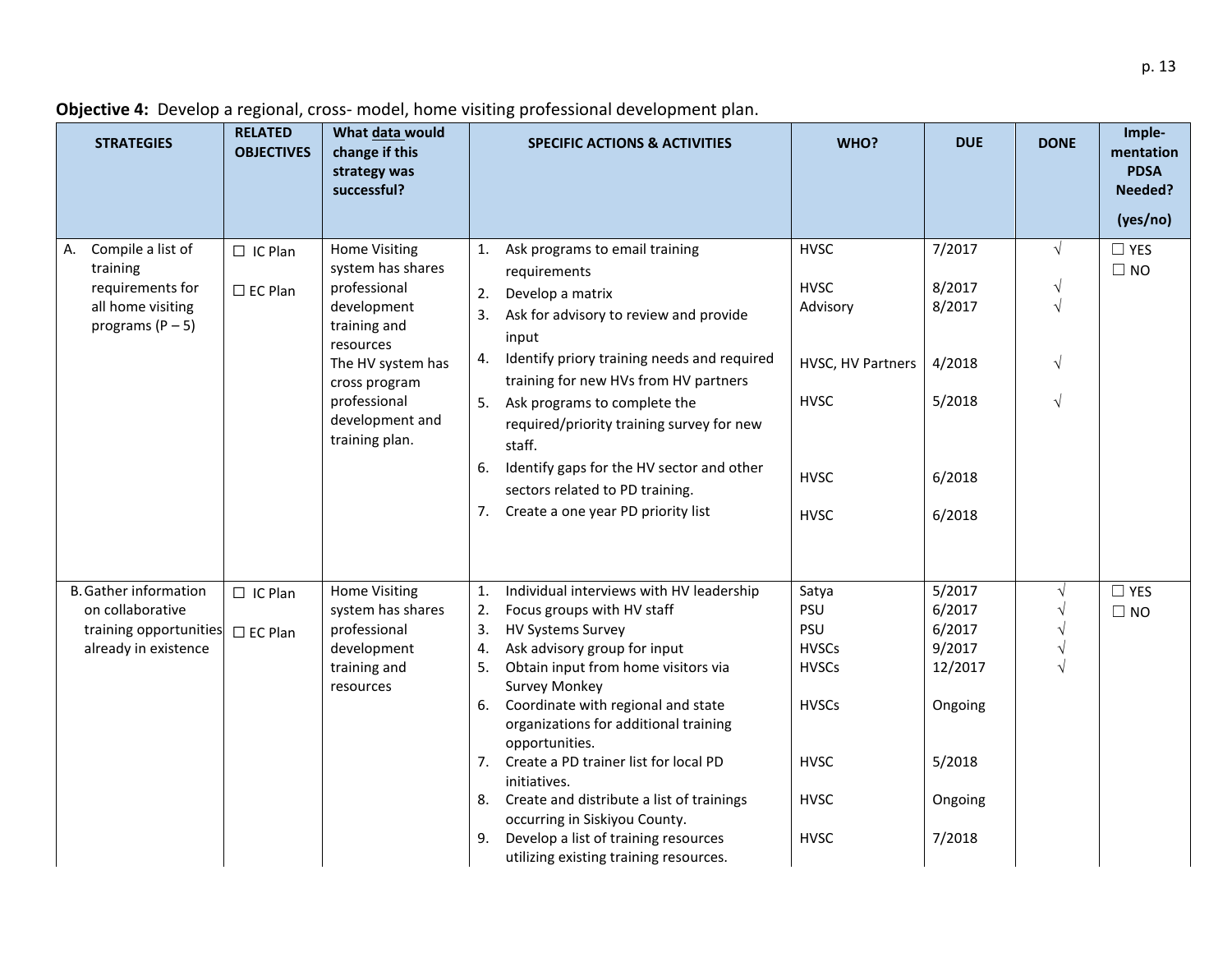| <b>STRATEGIES</b>                                                                       | <b>RELATED</b><br><b>OBJECTIVES</b> | What data would<br>change if this<br>strategy was<br>successful? | <b>SPECIFIC ACTIONS &amp; ACTIVITIES</b>                                                                                                                                                                                                                                              | WHO?                                                  | <b>DUE</b>                                                 | <b>DONE</b>                          | Imple-<br>mentation<br><b>PDSA</b><br>Needed?<br>(yes/no) |
|-----------------------------------------------------------------------------------------|-------------------------------------|------------------------------------------------------------------|---------------------------------------------------------------------------------------------------------------------------------------------------------------------------------------------------------------------------------------------------------------------------------------|-------------------------------------------------------|------------------------------------------------------------|--------------------------------------|-----------------------------------------------------------|
| C.<br>Analyze current<br>collaborative<br>training activities for<br>strengths and gaps | $\Box$ IC Plan<br>$\square$ EC Plan |                                                                  | Stakeholders to help review and analyze<br>1.<br>data at Ford event.<br>Develop a preliminary analysis<br>2.<br>Advisory group to review and provide<br>3.<br>feedback<br>Make revisions based on PSU feedback<br>4.<br>Report out on home visitors' survey to<br>5.<br>Advisory Team | Advisory<br><b>HVSC</b><br><b>HVSC</b><br><b>HVSC</b> | 9/2017<br>12/2017<br>12/2017<br>3/5/17<br>3/2018<br>3/2018 | $\sqrt{ }$<br>V<br>$\mathbf{\hat{}}$ | $\Box$ YES<br>$\square$ NO                                |

 **Objective 4:** Develop a regional, cross- model, home visiting professional development plan.

| <b>STRATEGIES</b> | <b>RELATED</b><br><b>OBJECTIVES</b> | What data would<br>change if this | <b>SPECIFIC ACTIONS &amp; ACTIVITIES</b> | WHO? | <b>DUE</b> | <b>DONE</b> | Imple-<br>mentation |
|-------------------|-------------------------------------|-----------------------------------|------------------------------------------|------|------------|-------------|---------------------|
|                   |                                     | strategy was                      |                                          |      |            |             | <b>PDSA</b>         |
|                   |                                     | successful?                       |                                          |      |            |             | Needed?             |
|                   |                                     |                                   |                                          |      |            |             | (yes/no)            |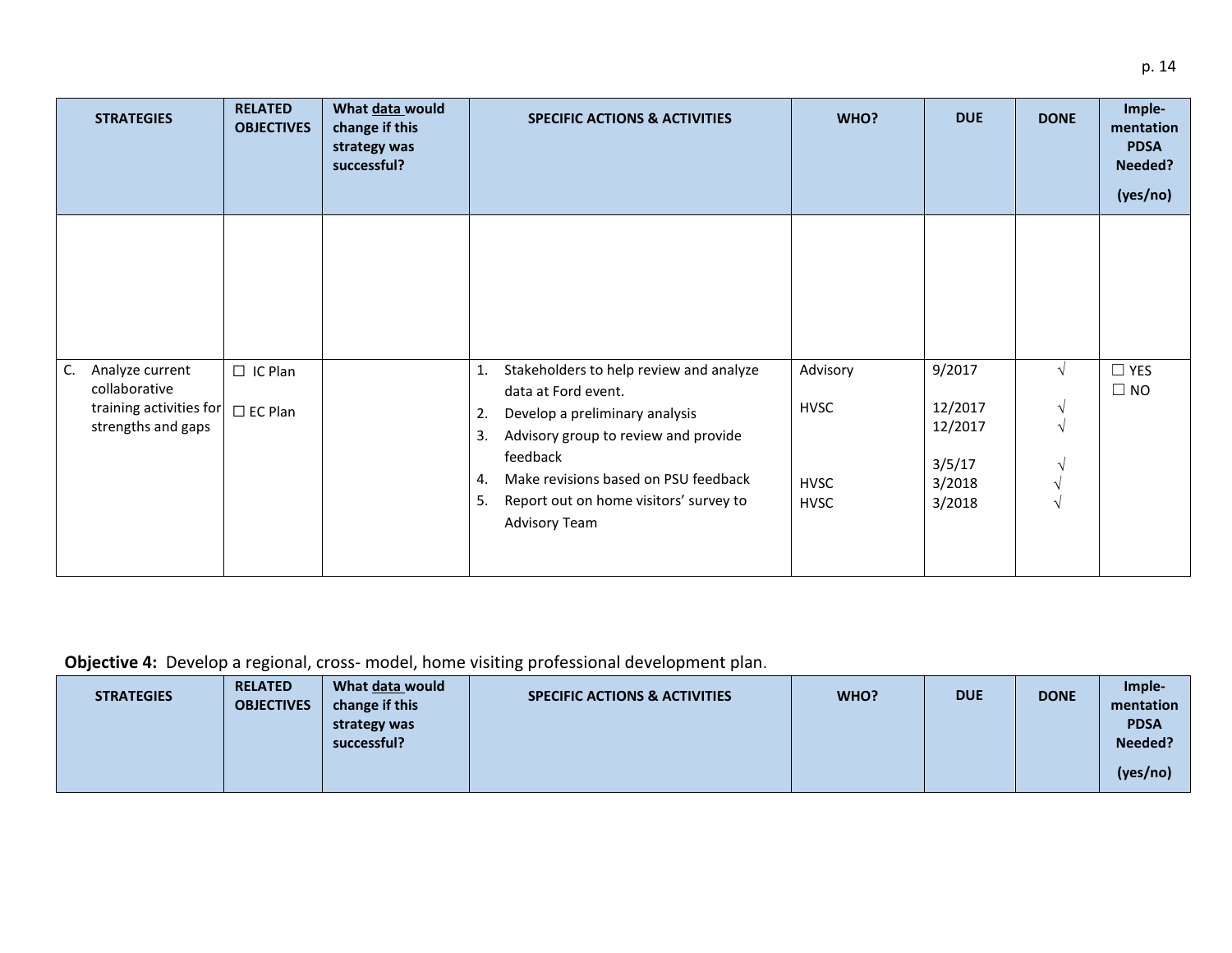| D. | Develop a                           | $\Box$ IC Plan | The HV system has                 | $\mathbf{1}$ .                                       | Compare existing home visitor training with                                             | <b>HVSC</b>       |            | $\sqrt{ }$ | $\boxtimes$ YES |
|----|-------------------------------------|----------------|-----------------------------------|------------------------------------------------------|-----------------------------------------------------------------------------------------|-------------------|------------|------------|-----------------|
|    | prioritized list of                 |                | cross program                     |                                                      | the Oregon HV Core Competencies or CA IMH                                               |                   |            |            | $\Box$ NO       |
|    | needed and                          | $\Box$ EC Plan | professional                      |                                                      | competencies, documenting areas in place                                                |                   |            |            |                 |
|    | desired trainings<br>for the region |                | development and<br>training plan. |                                                      | and gaps                                                                                |                   |            |            |                 |
|    |                                     |                |                                   | Analyze data on difficulty receiving specific<br>12. | <b>PSU</b>                                                                              |                   | $\sqrt{ }$ |            |                 |
|    |                                     |                |                                   |                                                      | required training for each HV program                                                   | <b>PSU</b><br>PSU |            |            |                 |
|    |                                     |                |                                   | ß.                                                   | Survey HV programs about specific training                                              |                   |            | $\sqrt{ }$ |                 |
|    |                                     |                |                                   |                                                      | needs/desires                                                                           |                   |            |            |                 |
|    |                                     |                |                                   | 14.                                                  | Focus group to ask about training                                                       |                   |            | $\sqrt{ }$ |                 |
|    |                                     |                |                                   |                                                      | needs/desires                                                                           |                   |            |            |                 |
|    |                                     |                |                                   | 15.                                                  | Review and discuss data from PSU to create                                              | Advisory &        | 3/2018     | $\sqrt{ }$ |                 |
|    |                                     |                |                                   |                                                      | prioritized list of needed and desired training                                         | Leadership        |            |            |                 |
|    |                                     |                |                                   | 6.                                                   | Communicate identified needs to Siskiyou                                                | <b>HVSC</b>       | 5/2018     | $\sqrt{}$  |                 |
|    |                                     |                |                                   |                                                      | <b>County Parenting Training Hub</b>                                                    |                   |            |            |                 |
|    |                                     |                |                                   | Create Professional Development Plan<br>7.           | <b>HVSC</b>                                                                             | 10/2018           |            |            |                 |
|    |                                     |                |                                   | 18.                                                  | Create shared regional training Calendar                                                | <b>HVSC</b>       |            |            |                 |
|    |                                     |                |                                   |                                                      | Assure that all home visiting organizations                                             |                   | Ongoing    |            |                 |
|    |                                     |                |                                   |                                                      | and partners are included in the monthly<br>county wide calendar trainings distribution |                   |            |            |                 |
|    |                                     |                |                                   |                                                      | list.                                                                                   |                   |            |            |                 |
|    |                                     |                |                                   |                                                      | 10. Facilitate activities to address from the PD                                        |                   |            |            |                 |
|    |                                     |                |                                   |                                                      | survey summary.                                                                         | Advisory          | 9/2018     |            |                 |
|    |                                     |                |                                   |                                                      |                                                                                         | Advisory          |            |            |                 |
|    |                                     |                |                                   |                                                      | 11. Develop a plan to address and reduce<br>barriers.                                   |                   | 9/2018     |            |                 |
|    |                                     |                |                                   |                                                      |                                                                                         |                   |            |            |                 |
|    |                                     |                |                                   |                                                      | 12. Develop a training priority list for seasoned                                       | Advisory &        |            |            |                 |
|    |                                     |                |                                   | HV staff.                                            | Leadership<br>Advisory &                                                                | 10/2018           |            |            |                 |
|    |                                     |                |                                   |                                                      | 13. Develop a training priority list for                                                | Leadership        | 10/2018    |            |                 |
|    |                                     |                |                                   |                                                      | supervisors/managers.                                                                   |                   |            |            |                 |
|    |                                     |                |                                   |                                                      |                                                                                         |                   |            |            |                 |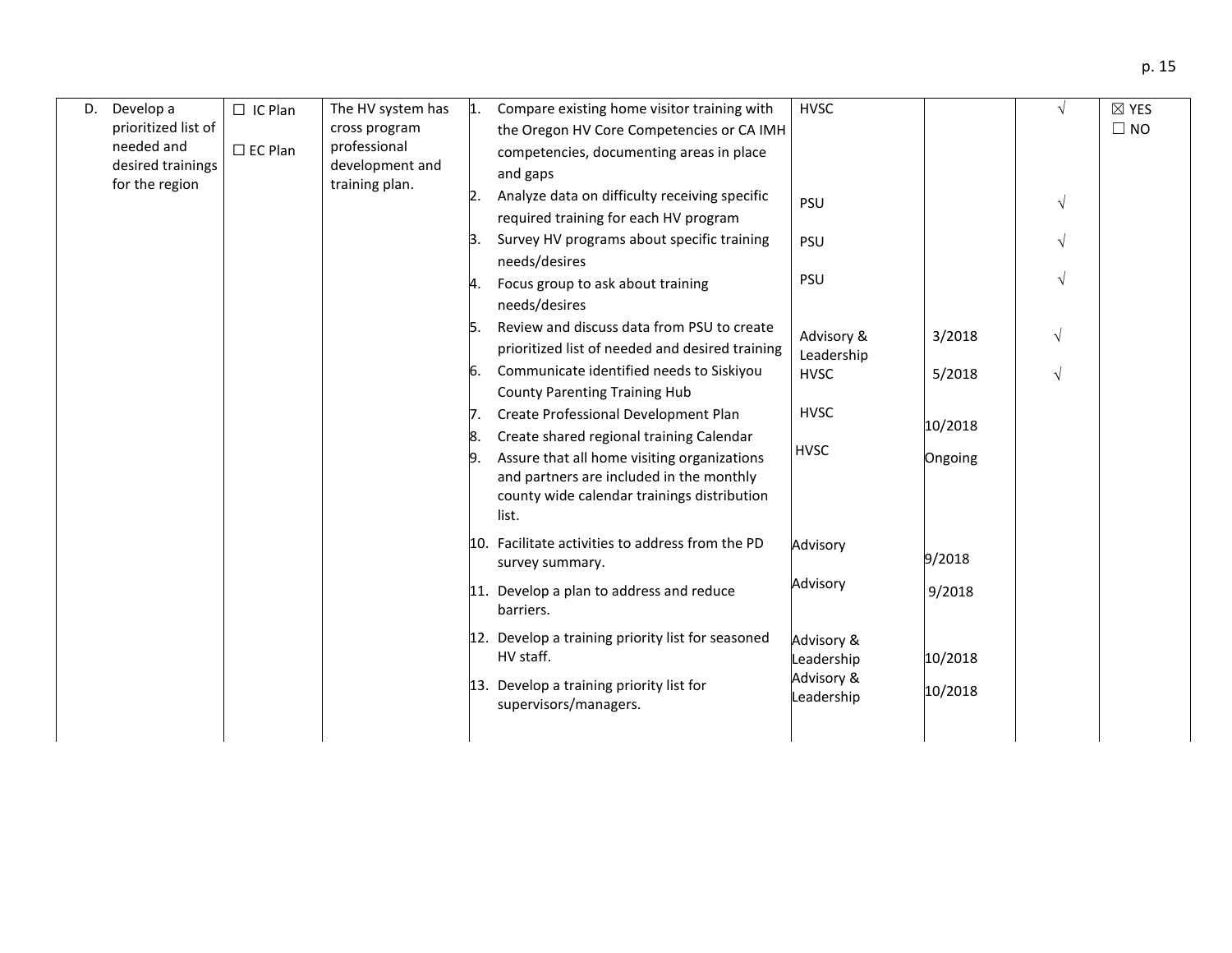| . . | $\Box$ IC Plan    |  |  | $\Box$ YES<br>$\Box$ NO |
|-----|-------------------|--|--|-------------------------|
|     | $\square$ EC Plan |  |  |                         |
|     |                   |  |  |                         |
|     |                   |  |  |                         |
|     |                   |  |  |                         |
|     |                   |  |  |                         |

Goal 1: Home Visiting Organizations Work Collaboratively and collectively to refer families to the best fit model.

Goal 2: Home visiting services are improved through an increase in workforce knowledge, skills, and resources and capacities

Goal 3: Home visiting program slots are full and supplemental services are available for families waiting for home visiting services.

## Objectives:

- 1. Develop a regional coordinated home visiting intake and referral process. Possible strategies and activities include:
	- a. Facilitate opportunities for home visiting stakeholders to convene, connect and collaborate
	- b. Develop and maintain a comprehensive list of home visiting providers, services, and eligibility (Matrix)
	- c. Home Visiting Programs share and present the unique aspects of each model with partners
	- d. Collect existing protocols/practices that support the intake and referral process
	- e. Identify formal MOUS and informal agreements between HV programs and community partners
	- f. Analyze the effectiveness of formal and informal referral relationships
	- g. Evaluate and adopt the ELD HV entry form to meet community needs
	- h. Develop agreed up on entry and referral protocols
	- i. Develop formal collaborative agreements (MOUS) between agencies and community partners
	- j. Identify available supplemental support services for families waiting for HV or declining HV
	- k. Develop protocols for referring families to supplementary services when HV slots are full and/or families decline HV
- 2. Develop an internal communication plan across home visiting programs that includes communication systems, resource sharing and collaboration. Possible strategies and activities include:
	- a. Compile a list of current HV systems collaboration and communications activities
	- b. Analyze current internal communication collaboration activities for strengths, challenges, and needed improvement
	- c. Develop HV systems communication protocol that includes feedback on referral process, meeting schedule, resource sharing and other collaborative activities
	- d. Develop a method to keep HV partners informed (Onenote, googledrive, websie, newsletter etc…)
- 3. Develop an external communication plan that focuses on awareness raising and recruitment. Possible strategies and activities include:
	- a. Compile a list of current external communication practices and materials focus on awareness raising and recruitment
	- b. Analyze external communication activities for strengths and gaps